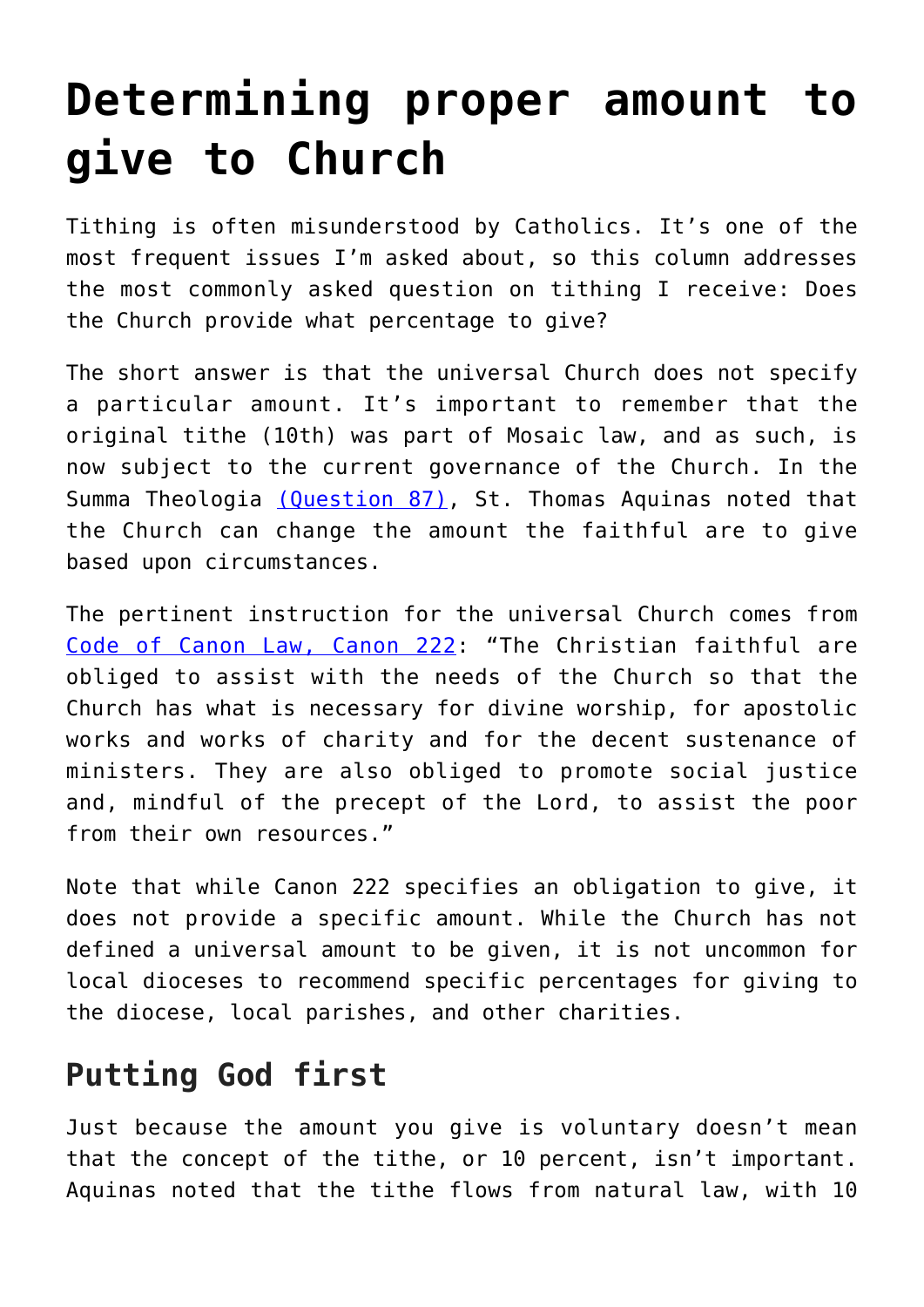being one of the perfect numbers.

It's important that our giving be both from the heart and substantial as a reminder that God reigns first in our lives. With the average American Catholic giving a bit more than 1 percent to charity, the tithe is an antidote to our consumer culture.

Should giving be based on income before or after taxes?

Proverbs 3:9 says, "Honor the Lord with your wealth, with first fruits of all your produce." This reference lends credibility that our giving be based on income before taxes. With that said, it would be possible for a government to tax its citizens at a rate that would make it virtually impossible to tithe on gross income and still meet one's personal obligations.

## **School tuition**

Can Catholic school tuition be counted as part of the tithe?

Church teaching isn't clear on this, and there are varied opinions. My own opinion is mixed. On the one hand, it seems clear that Catholic education fits within what Canon 222 describes as "apostolic works." That's an argument for allowing tuition payments as part of the tithe. On the other hand, giving should be outward focused, and tuition for family members does provide a level of self-benefit. However, it also provides support for institutions of Catholic learning.

Because the objective of Catholic education is of such importance, and the financial burden so high, I believe it is reasonable to include Catholic tuition as part of the tithe when necessity dictates. If resources are adequate to provide for Catholic education in addition to a full tithe, that would be the preferred approach.

Finally, in the event of very limited resources, it may be